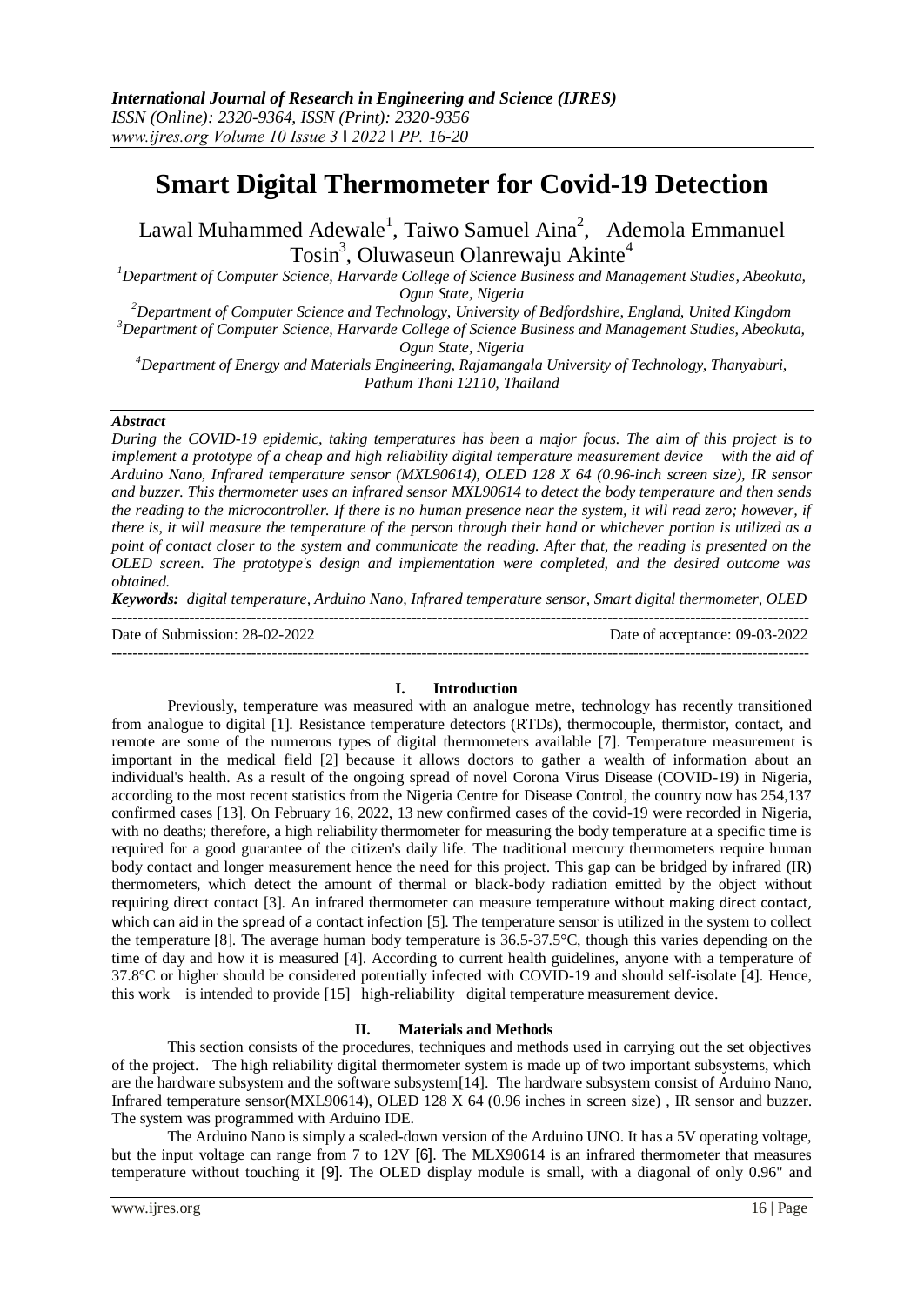128x64 individual yellow and blue OLED pixels that are individually turned on or off by the controller chip [10]. A buzzer is a voice device that transforms an audio model into a sound signal [12]. The buzzer in the thermometer mainly plays the role of beep. Because the thermometer is relatively small, the buzzer we use must also be smaller [11]. The no contact thermometer uses a battery, and the required working voltage is relatively low, generally 3V [11].

Whenever the IR sensor with range between1-5cm detect an object at that particular range the IR sensor send high signal to microcontroller. Whenever the microcontroller receives a high signal from IR sensor then trigger the temperature sensor to measure the temperature of that particular object placed in front of IR sensor and send the reading to microcontroller. The sensor can measure two types of temperature the ambient temperature and object temperature. In this project the concern is object temperature, whenever IR sensors is high it trigger the infrared sensor to measure object temperature and send the signal to microcontroller. Microcontroller receives the signal and then display that on the OLED screen.

### **III. Design and implementation**

Before implementing the circuit on a Vero board, the components were tested to confirm their rated values. The components were carefully soldered to avoid damage. Short circuits and continuity test were then carried out on the circuit board.

The connections diagram and the system snap during implementation are shown in Figs. 3.1 and 3.2, respectively.



**Fig. 3.1: Connections diagram of circuit components**



**Fig. 3.2: System snap shot during implementation**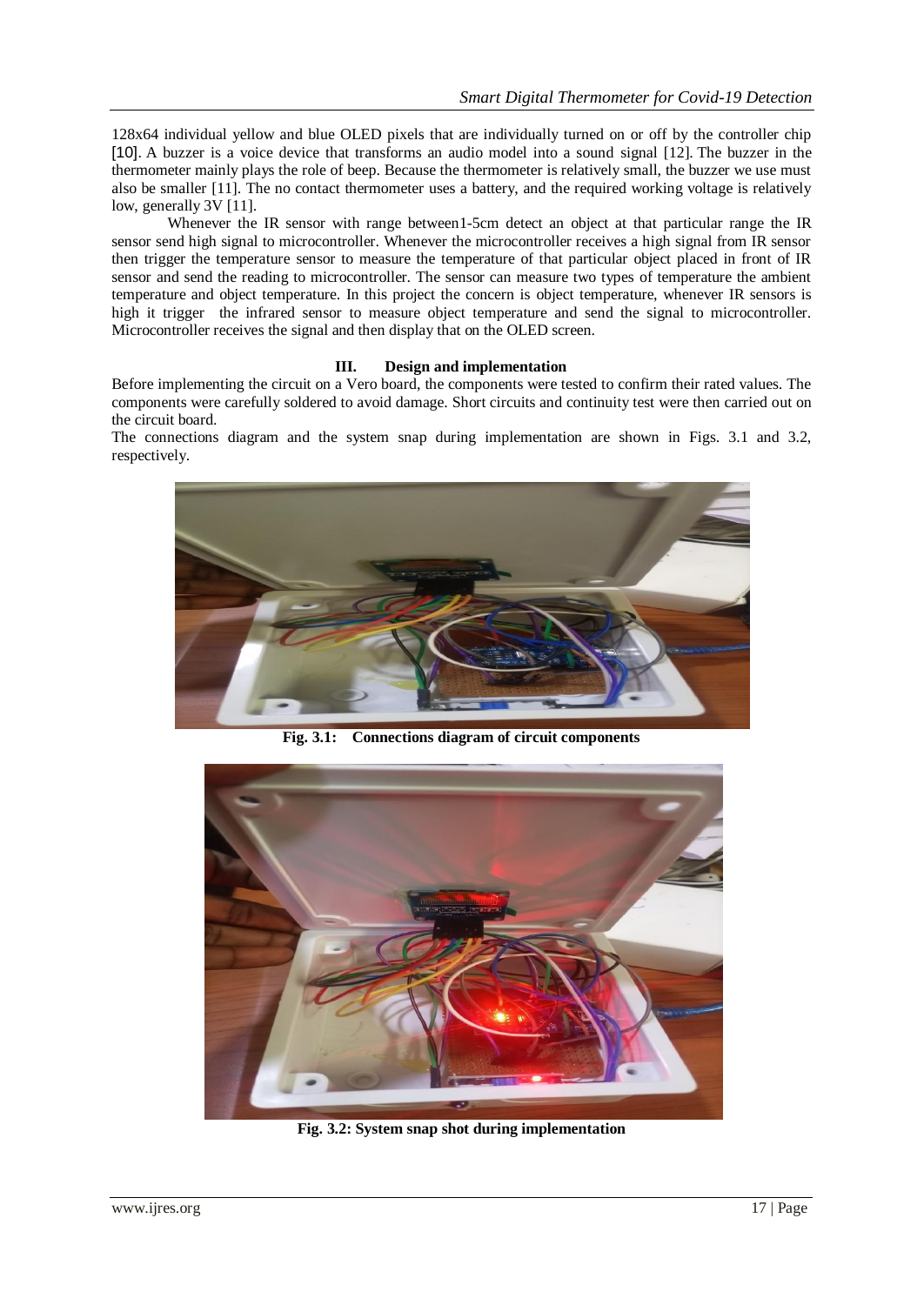## **A. Flow Chart of the system**



 **Figure 3.3:** The flowchart illustrating how the system works

## **4. Testing**

The implementation system was placed in a way that no object is seen and OLED screen displays place your hand



**Fig:4.1 : The implementation system was placed in a way that no object is seen and OLED screen**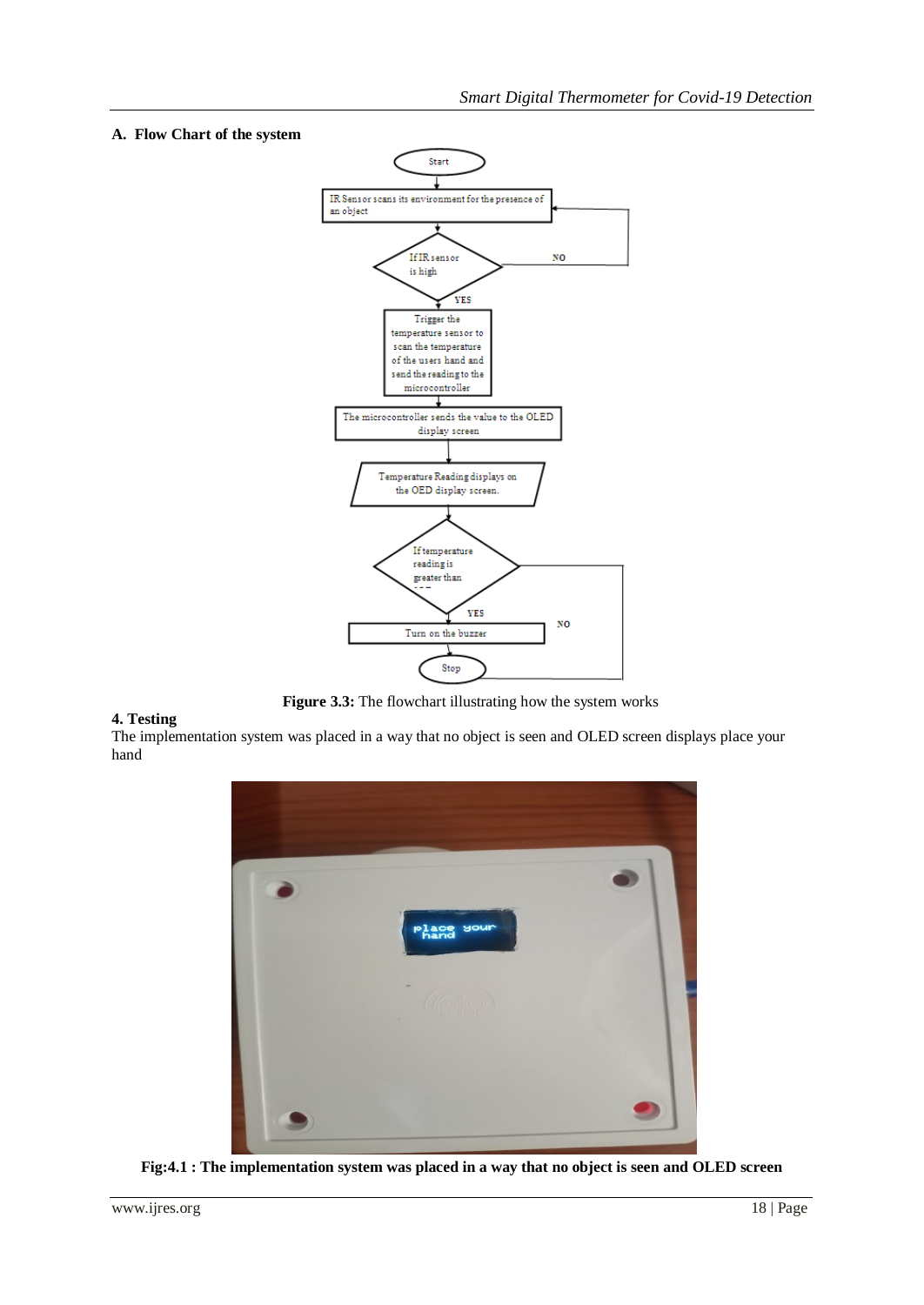

**Fig:4.2: After placement of fore head the temperature then display on the screen**



**Fig. 4.3: Temperature monitor initializing**

A COVID19 patient can then be predicted if the temperature exceeds 37.8°C by buzzer beeping for 5 seconds. According to current health guidelines, anyone with a temperature of 37.8°C or higher should be considered potentially infected with COVID-19 and should self-isolate [4].

## **IV. Conclusion**

The objective of this project has been the design and development of a smart digital thermometer for covid-19 detection.The design enables for dynamic use in any field where temperature is measured. All Nigerian tertiary institutions are encouraged to use it as a screening tool to see if a student has a high temperature that could be caused by a COVID-19 infection.

#### **References**

- [1]. B. Akinloye, A. Onyan and D. Oweibor, "Design and implementation of a digital thermometer with clock", *Global Journal of Engineering Research*, vol. 15, no. 1, p. 1, 2017. Available: 10.4314/gjer.v15i1.1.
- [2]. N. Contributor, "Measuring body temperature | Nursing Times", *Nursing Times*, 2022. [Online]. Available: https://www.nursingtimes.net/clinical-archive/assessment-skills/measuring-body-temperature-06-11-2012/. [Accessed: 20- Feb-2022].